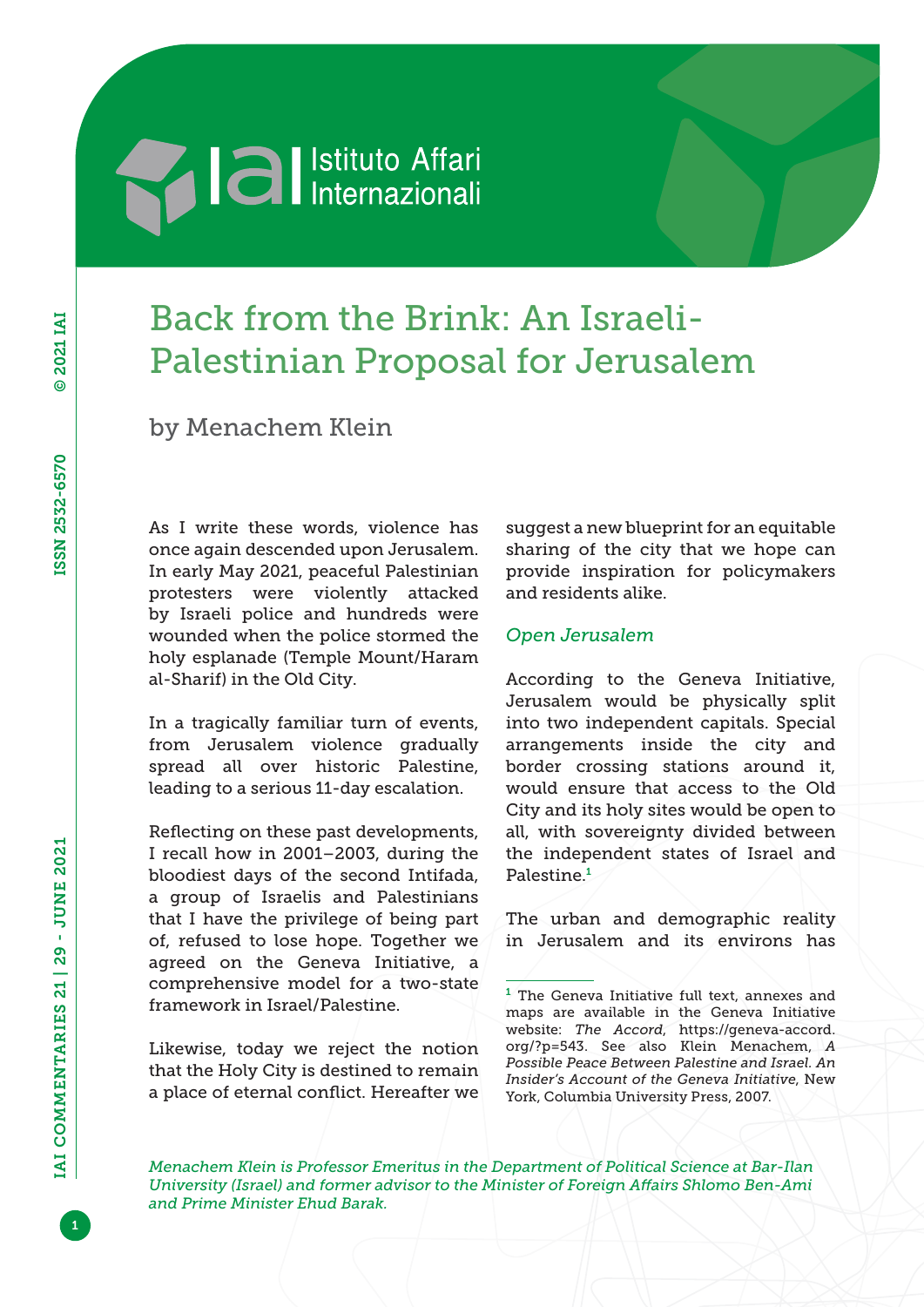undergone substantial changes in the nearly two decades since 2003, creating greater unequal interdependence between the Israeli and the Palestinian sides. This brought Israeli and Palestinian experts of the Geneva Initiative (including the author) to present an alternative to the hard border model inside Jerusalem.<sup>2</sup>

Our new proposal for an "Open Jerusalem" examines the practicability of two open capitals set within the framework of two states. The proposal is not exhaustive. Nor does it shy from confronting the more challenging topics, such as security. It does, however, acknowledge the complexity of the issue and outlines areas that necessitate further study.

The proposal seeks to prepare the ground for future talks. Since much has changed all over Occupied Palestinian Territory (OpT), some of the proposals contained in the "Open Jerusalem" framework may be relevant for peace building beyond the city as well.

#### *Guiding principles*

Three core principles – that have been broadly lacking in previous rounds of diplomatic talks – guide our Open Jerusalem proposal:

First, Open Jerusalem will begin with the well-defined end goal of two sovereign states with two open capitals in Jerusalem, mapping out gradual steps toward achieving this objective in what may be termed a "role back" strategy.

Second, the proposal champions a local, city-led perspective for Jerusalem rather than the exclusive top-down and state-led perspective that directed former final status talks. State agencies deem that most of the important political problems can be solved once national sovereignty is established. City dwellers, however, are clearly more concerned with what happens in their place of residence and livelihood. Trust building at the local city level is achieved through everyday urban encounters, whereas at the state level it is limited to high level officials.

Third, "Open Jerusalem" looks at the city as a living urban entity beyond its unquestionable historical, religious or national-symbolic status as well as beyond its symbolic-national status. Urban wellbeing, openness, inclusivity and sustainability do not imply making the city less secure.

#### *Hard-border problems*

Four core problems call for a reconsideration of the hard border concept between the two capitals. Firstly, there is the practical problem of a border crossing next to the Old City gates due to the sheer volume of vehicle and pedestrian traffic between the sides.

Sites sacred to Christians, Muslims and Jews are located across the Old City. It would be difficult if not impossible to check the large number of people every weekend and on holydays, nor is it possible to locate checkpoints next

<sup>2</sup> Geneva Initiative, *Jerusalem Reconsidered. Two Capitals, One Undivided City*, March 2021, [https://geneva-accord.org/?p=1741.](https://geneva-accord.org/?p=1741)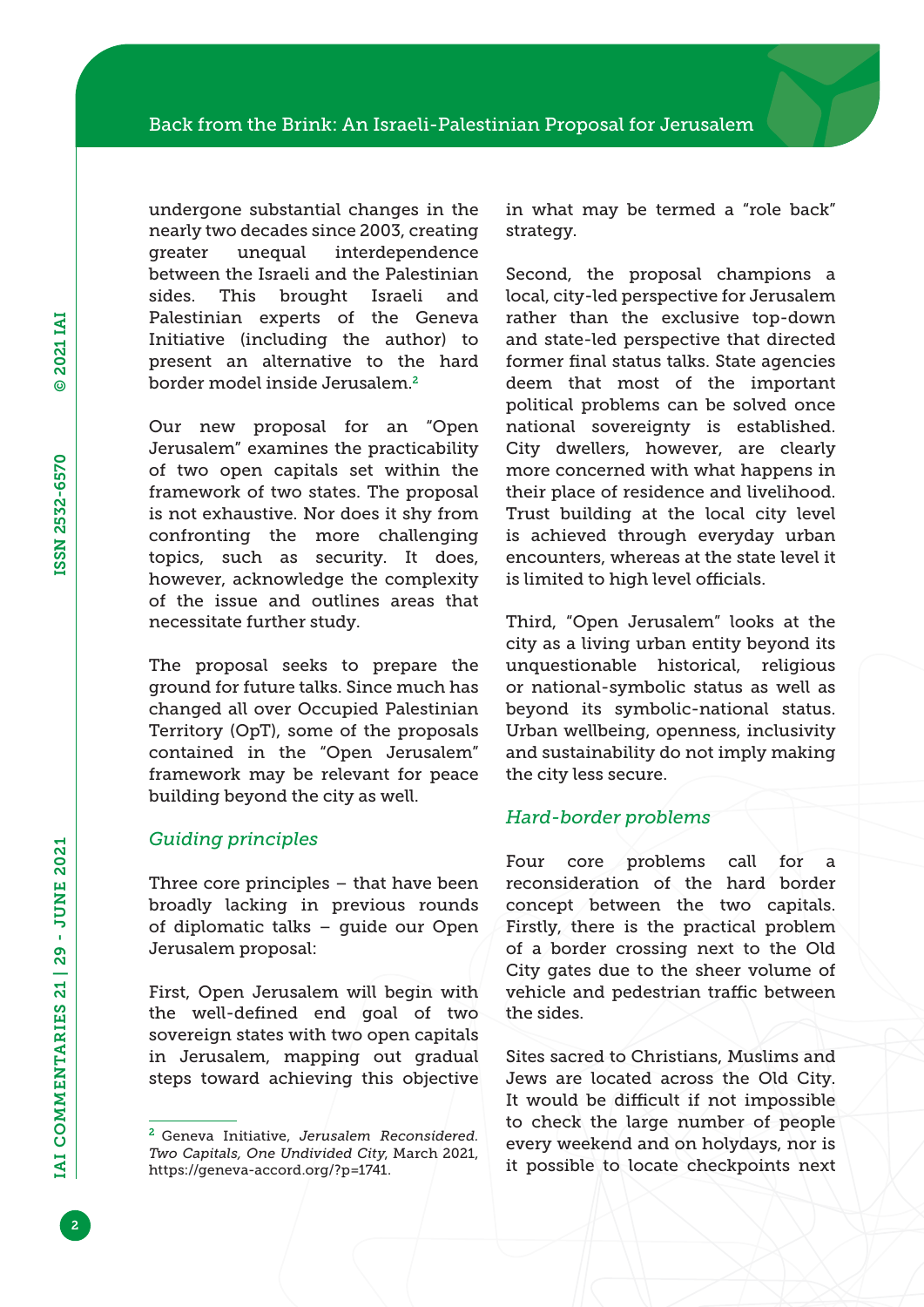to Jaffa and Damascus Gates without severely damaging commercial centres adjacent to each that currently establish a living link between the two sides.

Second, Israel's expansion to the east of the pre-1967 war line, with the expressed purpose of preventing a division of the city's Palestinian and Israeli areas, impedes the ability to build a hard border. This and the separation wall that Israel built in 2003 divide East Jerusalem businesses from their hinterland in the West Bank. East Jerusalemites residents, have consequently turned westwards, heightening the mutual – yet unequal – dependency of the city's Jewish and Palestinian sections.

Almost half of the East Jerusalem labour force work in the West side and earn their wage there.<sup>3</sup> More than ever East Jerusalem Palestinians visit West Jerusalem shopping centres, use its public transportation and study in its universities and colleges. In addition, new transportation infrastructure has been constructed including highways and a tramline connecting East and West Jerusalem, as well as Israeli settlements built beyond the 1967 line.

Third, there is growing awareness among both Israeli and Palestinian Jerusalemites about the mutual benefits of keeping the city open and prevent turning *al-Quds* and *Yerushalayim* into near lifeless dead-end border cities, or worst still the epicentre of new bouts of intra-ethnic and confessional violence.4 Thriving cities require diversity, exchange and openness.

Forth, fiscally dividing Jerusalem along ethnic lines would necessitate huge and costly infrastructure works to reverse decades of heavy Israeli investment.

#### *The Open Jerusalem regime*

With regards to municipal boundaries, our open Jerusalem proposal envisions the prospective Israeli *Yerushalayim*  municipality to include Jewish neighbourhoods and settlements, while the and Palestinian *al-Quds*  municipality would include all Arab neighbourhoods (see Figure 1).

Areas that exist in close proximity of the municipal boundaries that would delineate the open border within the city must be treated sensitively. No party should enjoy absolute authority to develop its respective side without consulting the other.

With regards to the issue of institutional authority, we recommended that the states of Israel and Palestine give maximum power to the two separate municipalities. As reflected in the Geneva Initiative, the two sides should form a Jerusalem Coordination and Development Committee (JCDC) to oversee cooperation.

<sup>3</sup> Marik Shtern, "Towards Ethno-National Peripheralisation? Economic Dependency Amidst Political Resistance in Palestinian East Jerusalem", in *Urban Studies*, Vol. 56, No. 6 (May 2019), p. 1129-1149.

<sup>4</sup> See 2018 public opinion survey: Dan Miodownik and Noam Brenner, *One City Two Realities: Jerusalem 2018 Public Opinion Survey*, Survey Report of the project "Building Visions for the Future of Jerusalem: A Bottom Up Approach", April 2018, p. 20-21, [https://](https://jerusalemvisions.huji.ac.il/node/281613) [jerusalemvisions.huji.ac.il/node/281613.](https://jerusalemvisions.huji.ac.il/node/281613)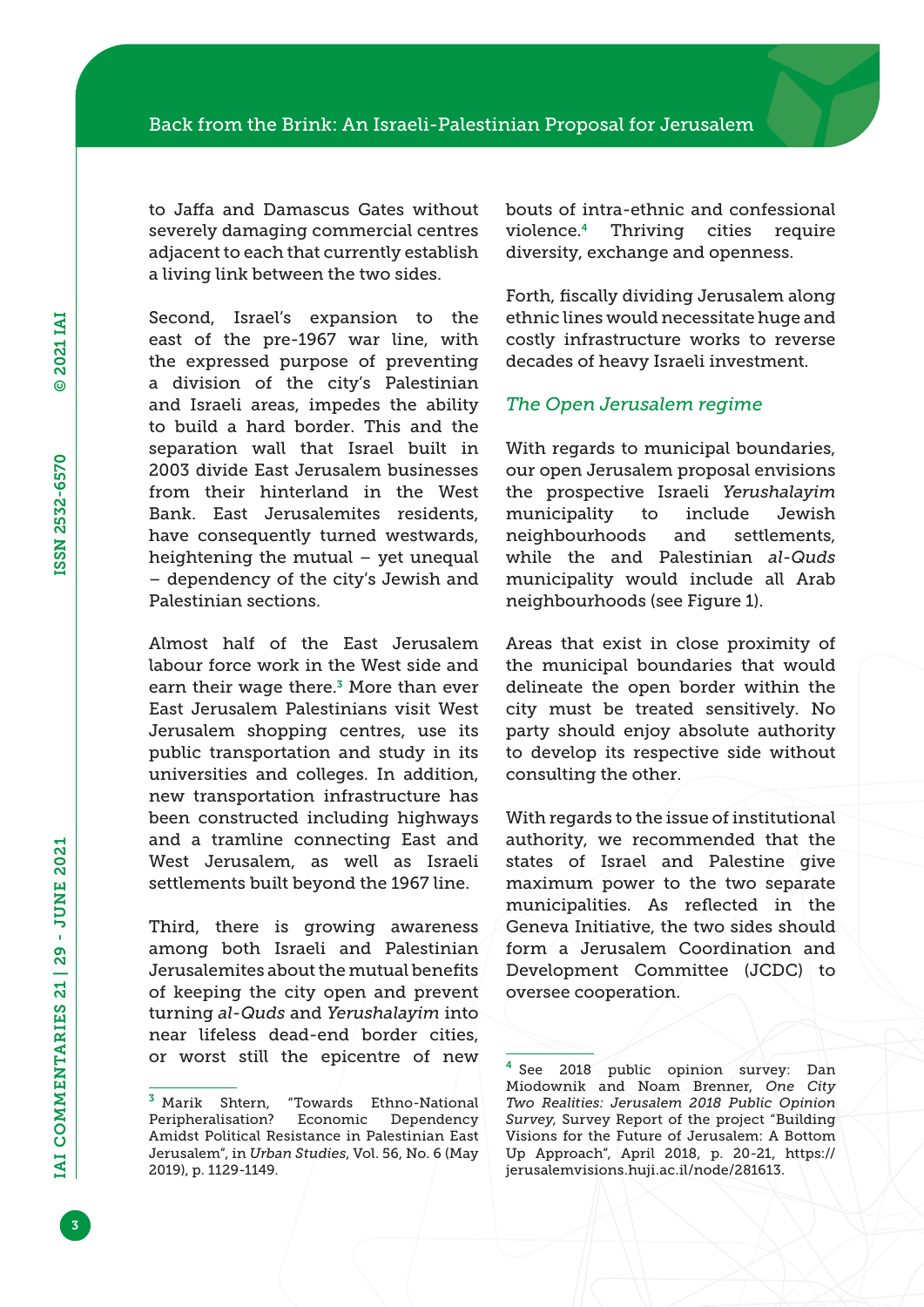

#### Figure 1 | Open Jerusalem proposal, 2021

Source: Geneva Initiative, *Jerusalem Reconsidered*, cit., p. 33.

During its creation and based on international experience, the following issues should be addressed by the committee: structure and responsibilities related to the desire for coordination; dispute settlement mechanisms with an agreed role for third party monitoring and evaluation of implementation and the criteria for appointing delegates to the joint committee.

The two states should for instance agree on visa policy matters, security issues and the economy. At the municipal level, systematic cooperation should be established on areas encompassing emergency and health services, transportation, higher education, tourism, environmental protection, religious sites and festivals, archaeological sites, energy and water.

Moving to the economy, we suggest a model that enables the free movement of goods, people and capital between the two cities and ideally the two states. The three relevant options include signing a bilateral economic agreement including free trade and the use of the two national currencies; creating a special economic zone in order to attract international investment or adopting a model similar to that which exists among Gulf Cooperation Council states. This latter option can include elements from the previous ones.

The separation wall fosters slum conditions in East Jerusalem and an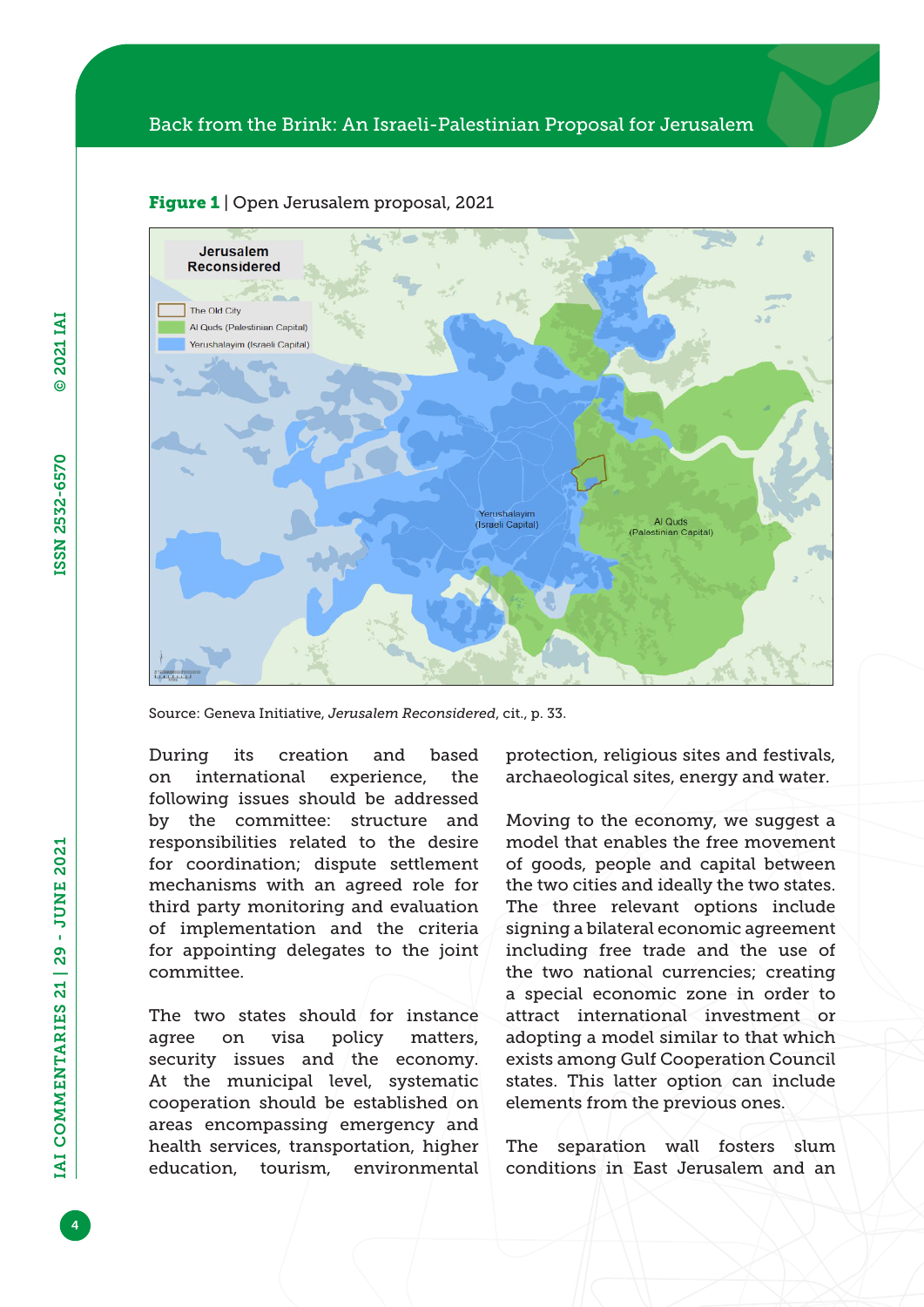asymmetric interdependency between it and West Jerusalem. Removing this physical separation, with all that it entails in both symbolic and practical terms, and creating an independent *al-Quds* while maintaining freedom of movement between it and *Yerushalayim* would benefit both peoples and capitals. Freed from Israeli control over sectors such as tourism, basic services, planning and housing, Palestinian residents would see substantial improvements in their quality of life and could further benefit the development of the open city.

With regards to infrastructure and basic services, attempts to disconnect and separate the electricity, water and sewage systems all at once would be technically problematic and harm the everyday life of residents. Instead, Open Jerusalem suggests first separating the management of these lines and then gradually working towards physical separation. Special arrangements should be found for cross-border transportation and environmental systems of shared interest.

Turning to the sensitive issues of policing and security, each state will assume responsibility for the maintenance of law and order in its capital. A joint policing command team with special legal status can synchronise cross-sovereignty operations. The subject requires further study and there is value in drawing best practices from international cases (e.g. the EU experience) on command hierarchy, locational jurisdiction and security arrangements as they relate to legal arrangements.

A series of advanced technological solutions such as biometric cameras and smart identification procedures aimed at diminishing the physical imposition of hefty checkpoints infrastructure could also be deployed. Advanced technology, privacy and security cooperation could help to mitigate the security risks by potential spoilers on both sides.

In the context of an open city it would be more desirable to have a series of easy crossing points dotted along the agreed-upon location. Jerusalemites will have maximum and easy movement and will not require a visa for access. Smart city technologies can also contribute to the monitoring of people within each side which can serve as an additional security element. Further study is needed to identify the right solution to security and legal challenges introduced by those technologies.

Finally, given the undisputed religious and cultural significance of Jerusalem, religious rights and cultural heritage must also figure prominently in any agreed resolution on the final status of Jerusalem. Within the parameters of a two-state framework, cultural heritage properties within Israeli territory would fall under Israeli jurisdiction and vice versa. The reciprocity principle of free access maintenance and respect for each sides' narrative should guide this process.

Further recommendations include expanding the Jerusalem World Heritage site to include the open area, establishing a joint cultural heritage council with UNESCO participation,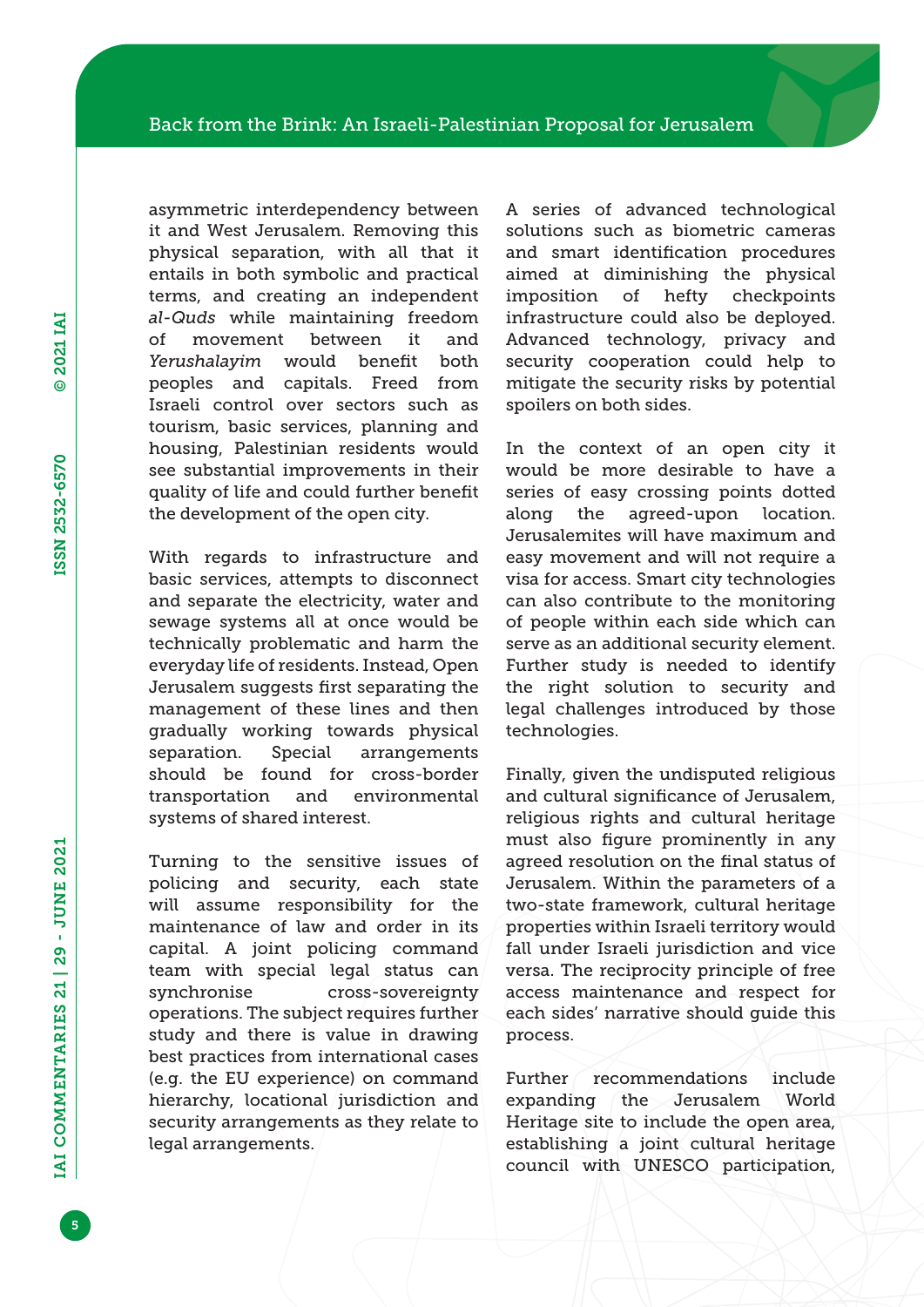returning all artefacts previously excavated in the territory of the other side to its original place and enhancing a cultural heritage management system.

#### *Preparing the ground*

This Open Jerusalem proposal can only work in the context of a broader political environment, very different from that which exists today. It requires a peace process based on a clear framework and parameters for action.

The EU and the US have a special responsibility to push both sides and societies towards this objective. If and when room is created for diplomacy, Open Jerusalem will be worth considering.

To help prepare the ground for new and creative arrangements we propose a number of concrete recommendations below.

• *For Israel, the PLO and international mediators*: Negotiations over Jerusalem should not be postponed until other components of the final status agreement have been completed as agreed in Oslo Accords. Moreover, in order to build trust, the sides should implement areas that have been agreed upon while discussions on other issues continue.

• *For Israel and international mediators*: There should be a freeze on the building of Israeli settlements in occupied East Jerusalem, on house demolitions and forcible evictions and a prohibition on land confiscation in East Jerusalem.

• *For the international community*: Establish an international fund to help East Jerusalem overcome its lack of significant investment in infrastructure and services. The fund will receive applications from East Jerusalem NGOs and work with them directly.

• *The international community* should put pressure on Israel to let East Jerusalemites vote in Palestinian Legislative Elections as the case was in 2006, and in accordance with the Oslo Accords. Pressure on the Palestinian Authority to announce a new date for the elections should similarly be applied.

• *Israel* should let the Arab Studies Society reopen Orient House, the cultural and identity centre of East Jerusalem that Israel closed in 2002, and return its confiscated library collection. In addition, Israel should let Palestinian Jerusalemites select their local representatives to represent community needs to the Israeli municipality, and receive international donations to improve services and infrastructure utilised by Palestinian residents.

*14 June 2021*

6